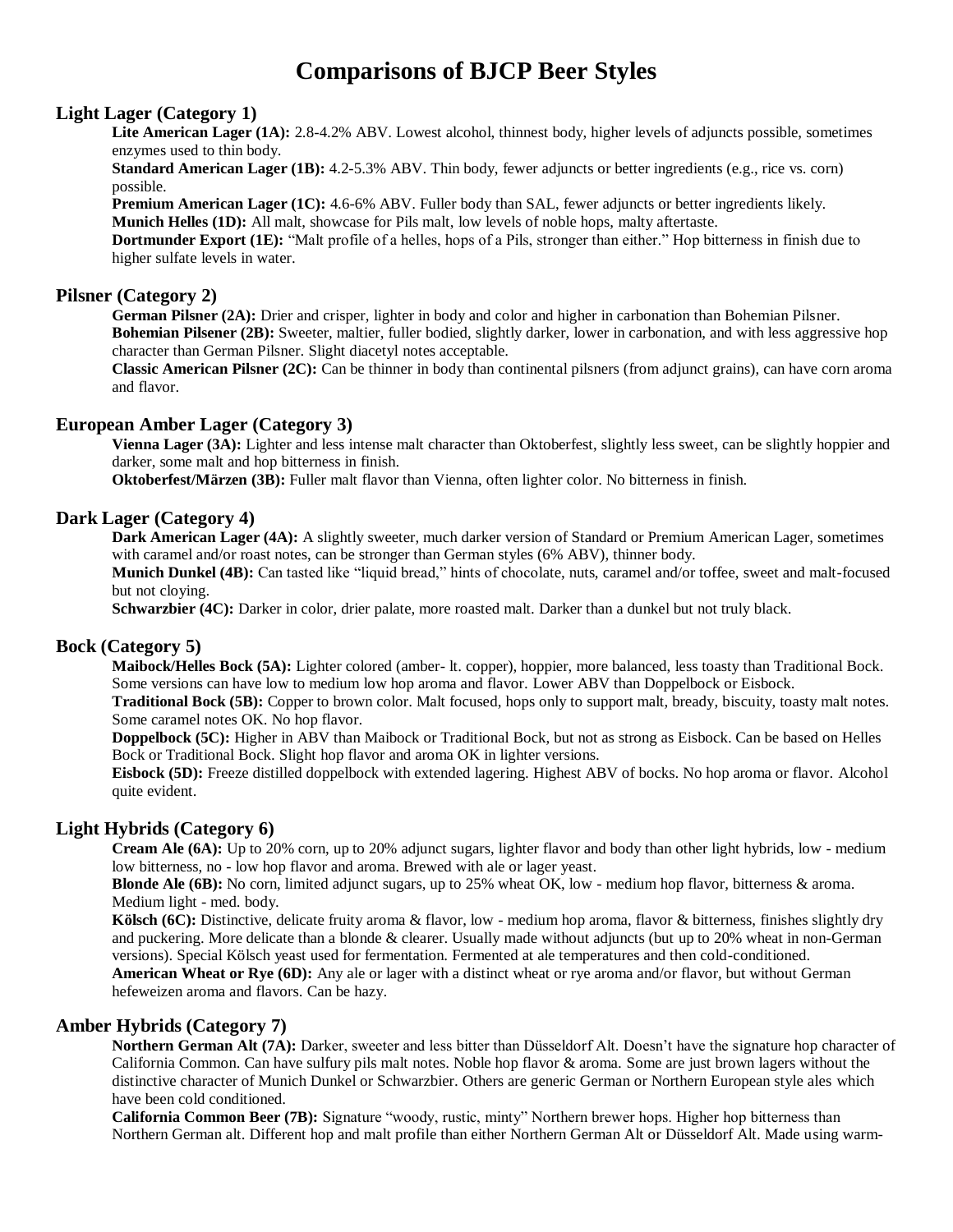fermenting lager yeast strain. Not necessarily cool-conditioned. Somewhat similar to American amber or pale ale, but hop profile is different (no "C" hops). A historical American beer style, not European.

**Düsseldorf Alt (7C):** Lighter in color than other amber hybrids. Drier and hoppier than Northern German alt. Can have sulfury pils malt notes. Noble hop flavor & aroma. Made using special altbier yeast and then cold-conditioned. "Sticke Alt" is a stronger, hoppier version of this style.

#### **English Pale Ales (Category 8)**

**Standard/Ordinary Bitter (8A):** 3.2-3.8% ABV, light yellow - light copper color. Light to medium light body. **Special/Best/Premium Bitter (8B):** 3.8-4.6% ABV, medium gold to medium copper, medium light to medium body. **Extra Special/Strong Bitter (English Pale Ale):** 4.6-6.2% ABV. Can have higher bitterness than either S/OB or S/B/PB. Hop bitter, flavor and aroma usually more obvious. Malt flavor and aroma usually more obvious and complex. Strongest versions can overlap somewhat with Old Ale.

# **Scottish & Irish Ales (Category 9)**

**Scottish Light 60/- (9A):** 2.5-3.2% ABV, 10-20 IBU, OG 1.030-1.035. Lowest in ABV of the "shilling ales." This is sometimes reflected in slightly lower hop bitterness, malt character and body.

**Scottish Heavy 70/- (9B):** 3.2-3.9% ABV, 10-25 IBU, OG 1.035-1.040. Second lowest in ABV of the "shilling ales." Can be slightly bitterer, maltier and fuller-bodied than a Scottish Light.

**Scottish Export 80/- (9C):** 3.9-5.0% ABV, 15-30 IBU. Highest in ABV of the "shilling ales" Can be slightly bitterer, maltier and fuller-bodied than a Scottish Heavy.

**"Shilling Ales" (9A-9C):** Low - medium maltiness, sometimes with low - medium kettle caramelization notes, no - low hop flavor & aroma, low - medium hop bitterness, Balanced to slightly malty. Finishes a bit dry due to restrained use of roasted barley. Low - medium peaty notes OK.

**Irish Red Ale (9D):** Usually dark red color. 4-6% ABV - higher than "shilling ales." Caramel or toffee malt notes. No peaty notes. No esters in aroma or flavor. Slight diacetyl slickness OK in mouthfeel. Slight alcohol warming OK in stronger versions. Produced using different yeast strain than Scottish ales.

**Strong Scotch Ale (9E):** Highest in ABV (6.5% +). Rich, complex malt character. Low - medium alcohol & esters possible. Can be sweeter in finish (sweet - medium dry) than other beers in this category. Medium full - full body. Alcoholic aroma, flavor and warming can be present.

#### **American Ales (Category 10)**

**American Pale Ale (10A):** Lightest in color - pale gold to dark amber (SRM 5-14). Medium to high hop aroma and flavor. Medium to medium high hop bitterness. Balanced towards hops. Malt character is neutral, with hints of bready, toasty or biscuity specialty malt.

**American Amber Ale (10B):** Amber - copper brown (SRM 10-17). Less hop aroma than American Pale, slightly lower hop bitterness. Medium - strong malt, usually with initial sweetness followed by medium caramel notes. Balanced more towards malt. Fuller body than American pale.

**American Brown Ale (10C):** Darkest colored - light to dark brown (SRM 18-35). Less hop aroma than other versions (low medium). Sweet, rich malt character, with some supporting toasty, chocolaty, nutty notes from darker specialty malts.

#### **English Brown Ales (Category 11)**

**Mild (11A):** 2.5-3.2 ABV. Medium - dark brown. More intense dark malts - nutty, toasty, biscuity. **Southern English Brown (11B):** Lower in alcohol than NEB, can be higher in ABV than Mild. Can be intensely sweet. Balance is always towards the malt. Finish can be very sweet.

**Northern English Brown (11C):** Lighter in color than SEB, highest ABV of English Brown Ale styles. Balance is slightly malty to slightly sweet. Dark malt character is slightly nutty, toasty or biscuity.

# **Porter (Category 12)**

**Brown Porter (12A):** Lower in ABV than other substyles, slightly lighter in color. Hop bitterness, flavor and aroma can be lower. Malt character can be less intense than others. Represents more restrained English interpretations of the style. **Robust Porter (12B):** Can be higher in ABV than Brown Porter, but lower than Baltic. Hop bitterness, flavor and aroma can be quite pronounced, sometimes with American "C" hop character. Toasted malt character can more intense then Brown Porter, although base malt and yeast character can be more neutral. Alcohol notes might be evident in aroma, flavor or mouthfeel. Represents more full-bodied English interpretations of the style, as well as American craft-brewed versions. **Baltic Porter (12C):** Can have highest ABV. Hop aroma and flavor are very restrained. Hop bitterness is medium. Balance is towards malt and can be sweeter than other styles, but finish can be somewhat dry due to alcohol. No dark malt bitterness due to use of debittered dark malt (e.g., Carafa). Alcohol notes might be evident in appearance ("legs"), aroma, flavor and/or mouthfeel. Fuller body than other substyles. Often produced using lager yeast and/or cold-conditioned for extended periods of time.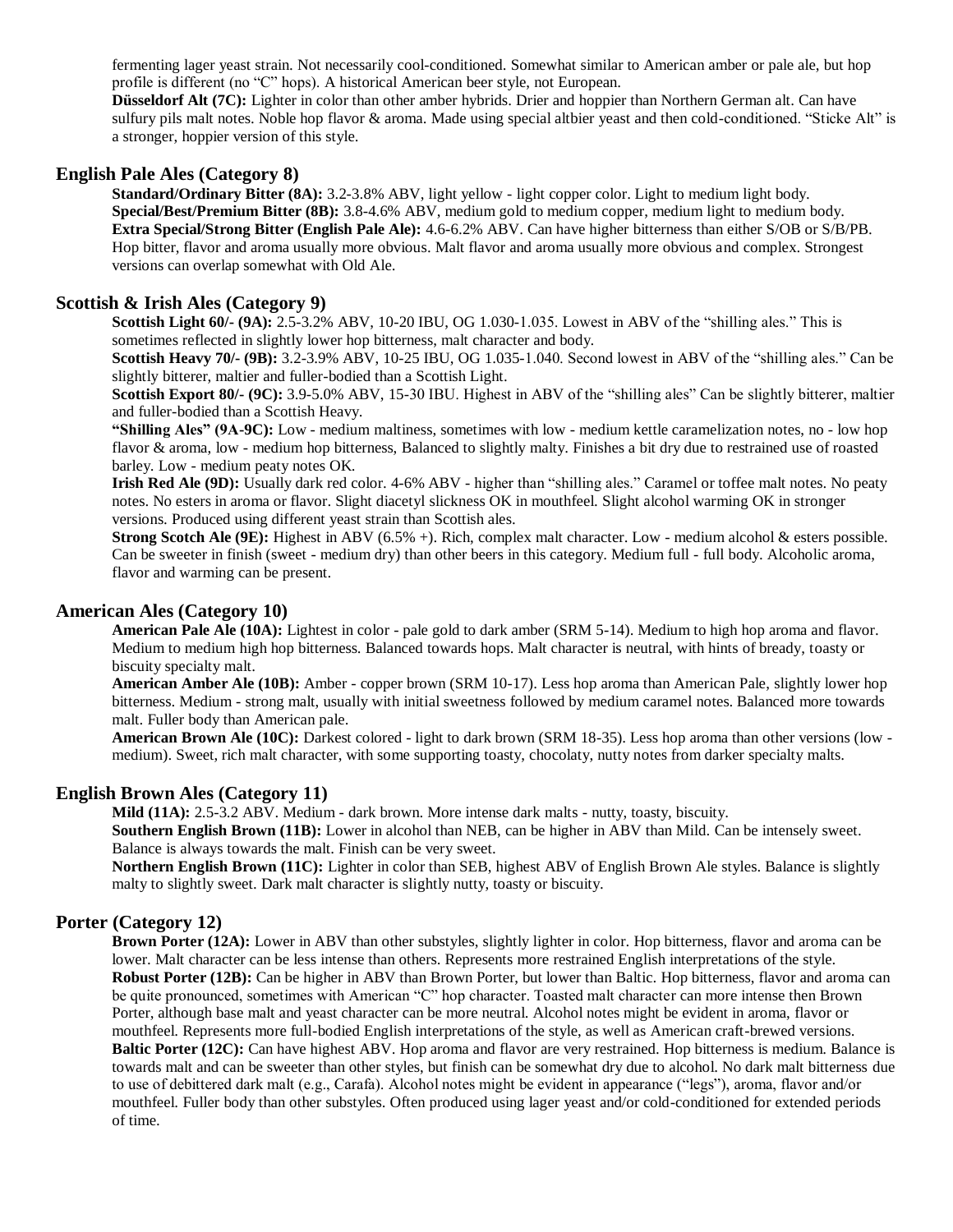# **Stouts (Category 13)**

**Dry Stout (13A):** Can be lower in alcohol than other versions. Can be thinner in body than other versions. Balanced between dark malt and hop bitterness. Finish is semi-dry to very dry due to bitterness and roast barley.

**Sweet Stout (13B):** Malt character is sweet to intensely sweet, sometimes with non-fermentable sugars, sometimes reminiscent of milk chocolate or coffee with sugar. Balance is semi-sweet to very sweet. Finish is semi-sweet to very sweet. Body can be quite full for the gravity.

**Oatmeal Stout (13C):** Oatmeal character can be evident in aroma and mouthfeel, and should be evident in flavor. Balance is medium-dry to semi-sweet. Finish is somewhat smooth due to oats. Sweeter and chewier than a dry stout, but not as intensely sweet as a sweet stout.

**Foreign Extra Stout (13D):** A stronger version of either a Dry Stout (Foreign Extra Stouts) or Sweet Stout (Tropical Stout) with correspondingly more intense malt character and slightly fuller body. Alcohol notes can be evident in aroma, flavor, appearance and mouthfeel. Not as strong, full-bodied and intensely flavored as a RIS. Not as hoppy as an American stout. Some oxidative dark fruit notes OK.

**American Stout (13E):** Can be as strong as a FES, hop bitterness can be higher than all other stouts except RIS. Hop aroma and flavor are higher than other stouts and can have American "C hop" character. Base malt and yeast character can be more neutral than other varieties, although specialty malt character can be just as intense.

**Russian Imperial Stout (13F):** Can be stronger than other stouts. Hop bitterness can be extremely high. Hop flavor and aroma can be more subdued than American Stout. Base malt & yeast character can be neutral and slightly sweet in American interpretations of the style, or bready, grainy and complex in English style versions. Dark malt character can be more intense than other stouts, but mellows with age. Oxidative dark fruit, sherry, rum-like, "plum pudding" notes can be quite intense in aged versions.

# **IPA (Category 14)**

**English IPA (14A):** Lowest in ABV. Slightly lower in bitterness than AIPA. Hop aroma and flavor reflects English varieties. Base malt character is bready, grainy, possibly with some caramel notes. Yeast character is estery, with very low diacetyl notes OK.

**American IPA (14B):** Higher in ABV than EIPA. Can be lower in bitterness than DIPA. Hop aroma and flavor usually reflects American hop varieties, but any non-English type OK. Base malt character is generally neutral and slightly sweet. Yeast character is usually clean, with few esters. No diacetyl.

**Double IPA (14C):** Highest in ABV. Can be fuller in body and slightly darker in color than other substyles. Hop bitterness is very high to "ridiculously high." Malt character can reflect either English IPA or American IPA. Balance is heavily tilted towards hops. Finish is semi-dry to quite dry due to hops. Not as full-bodied or as complex in malt character as a barleywine.

# **German Wheat & Rye Beers (Category 15)**

**Weizen/Hefeweizen (15A):** Lightest in color - straw to dark gold. Some versions can be filtered ("Kristallweisse"). Malt character reflects wheat and pilsner malt, not darker malts. Not as strong as a Weizenbock.

**Dunkelweizen (15B):** Darker than a weizen, but not always as dark as a Weizenbock - amber to dark brown. Fuller bodied. Dark malt (biscuity, toasty, crusty) notes evident. Not as strong as a Weizenbock.

Weizenbock (15C): Can be slightly darker in color than a dunkel. Highest ABV. Alcohol notes can be evident in aroma, appearance, flavor and mouthfeel. Head can be slightly lower. Malt character can be more intense. Hop bitterness can be higher.

**Roggenbier (15D):** Similar to Weizen or Dunkelweizen, but with distinctive rye notes in aroma and flavor. Can smell or taste somewhat like Pumpernickel bread. Darker in color than a Weizen.

# **French & Belgian Ales (Category 16)**

**Belgian Wit (16A):** Lightest in color (straw - golden). Cloudy/hazy appearance. High carbonation. Distinctive bitter orange and coriander notes. Low hop bitterness, minimal hop flavor and aroma. Can have slight lactic sourness. Up to 50% wheat in grist. Flour sometimes added to boil to get haziness. Spice additions (e.g., cumin, grains of paradise, juniper, chamomile) sometimes added as "secret ingredient." Special ale yeast strain used.

**Belgian Pale Ale (16B):** Dark gold - dark amber. Clear. Medium carbonation. Medium hop bitterness. Hop aroma and flavor can be evident. Distinctive Belgian yeast character - spicy phenols, fruity esters.

**Saison (16C):** Can vary widely in color. Can vary widely in alcoholic strength. Medium - high carbonation. Can have subtle spice additions. Malt character varies widely. Can be quite hoppy.

**Bière de Garde (16D):** Can vary widely in color. Can vary widely in alcoholic strength. Medium carbonation. Can have subtle "cork" or "cellar-like" character. Malt character varies widely.

# **Sour Beers (Category 17)**

**Berlinerweisse (17A):** Lightest in color (straw-golden). Cloudy or Hazy appearance. Very high carbonation (like Gueuze or Fruit Lambic). Lowest in alcohol (2.8-3.8% ABV - but historical versions stronger). Mostly lactic sour. Fermented using Lactobacillus Delbruckii (minor Brett notes in aged examples). Must use at least 50% wheat malt in grist (by law). German,